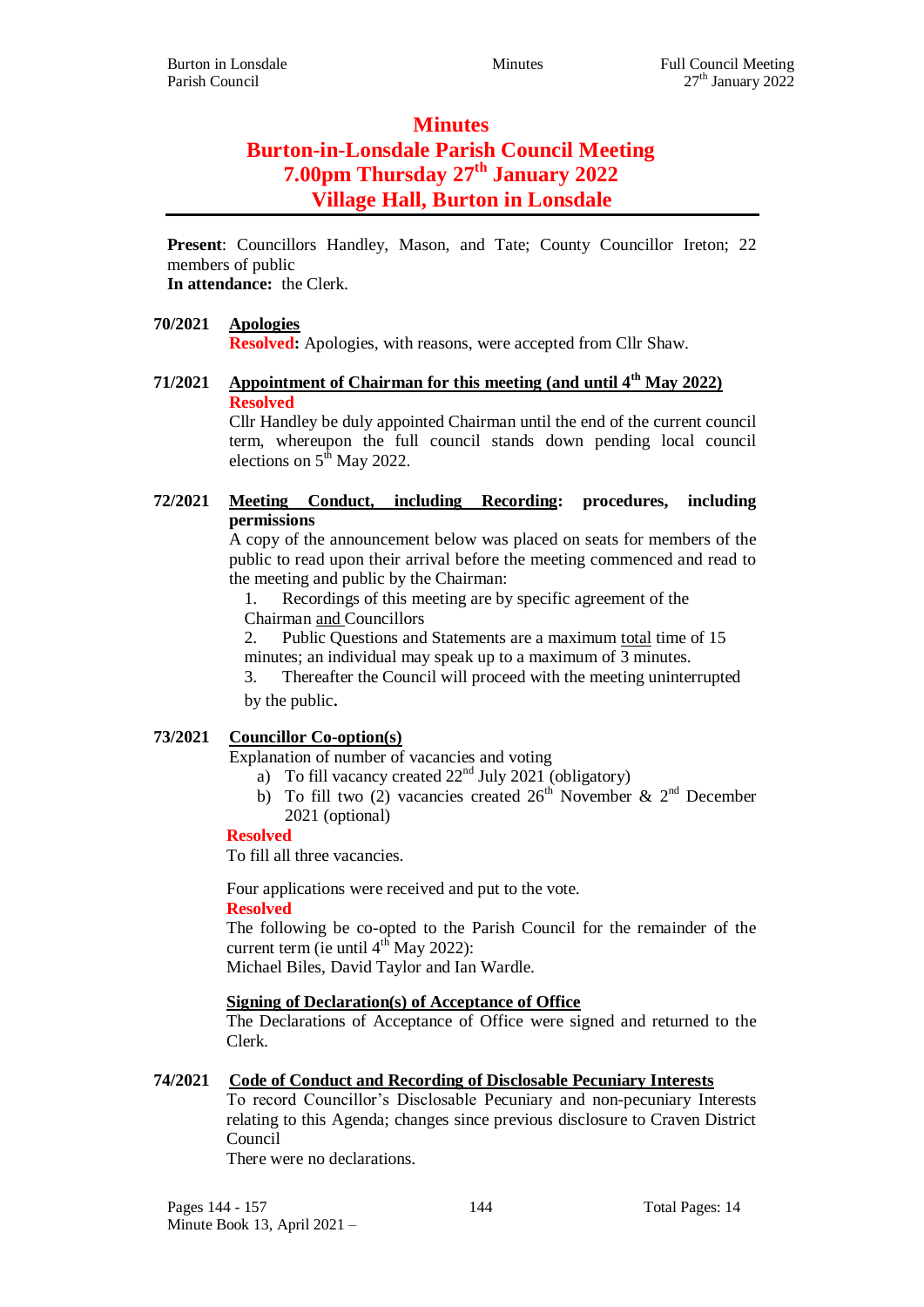## **75/2021 Appointments**

#### **Resolved**

The following councillors were appointed to the respective committees:

- a) **Parish Council Committees**
- i) Finance Committee: Cllrs. Taylor and Wardle
- ii) Recreation Field Committee: Cllr. Handley

## b) **Outside Bodies**

i) Village Hall Committee: Cllr. Tate

The following appointments to be made at the next meeting

- Burton Regeneration Group
- Woodland Trust
- Bentham Common Lands Charity
- **76/2021 Minutes**: Full Council Meetings: 12<sup>th</sup> August, 25<sup>th</sup> November 2021: approval

## **Resolved**

The Minutes of the above meetings were accepted as an accurate record, with no amendments, to be signed at the end of the meeting.

## **77/2021 Public Questions** or Statements: see conditions

Former Richard Thornton Primary School site**:**

A member of the public is seeking clarity as to whether planning permission pre-construction conditions must be fulfilled before work begins; work appears to have started. The Chairman undertook to check with the Planning Department.

• Village Hall Facilities:

A member of the public complained the facilities are very out of date; no funds appeared to be forthcoming from the Parish Council. The Chairman indicated there may be some funding available and to discuss the matter outside this meeting. The next Village Hall committee meeting is on  $7<sup>th</sup>$  February 2022.

#### **78/2021 North Yorkshire County Council and Craven District Council**

a) Funding and Grants

County Cllr. Ireton informed the meeting NYCC funding/grants depend on what happens after the May 2022 elections.

The Chairman also reminded the meeting that District Council Ward grants are available (very little left of current financial year).

b) County Councillor's Report

Cllr. Ireton reported the 2022-23 budget will increase by 3.99% over the 2021-22 budget (2% increase to be spent on Adult Social Care).

- c) Police Report
	- The following report was received: 9 incidents reported to the Police between 01.12.21 & 23.01.22
- 10.12.21 Crime Violence
- 12.12.21 RTC 2 vehicles Ireby Road
- 13.12.21 RTC Single vehicle Bentham Moor Road
- 14.12.21 Other force recovering vehicle
- 01.01.22 Concern for safety joint partnership working
- 01.01.22 & 19.01.22 Abandon Call checked in order dialled in error
- 04.01.22 RTC Single vehicle Track to Lowfields other force dealing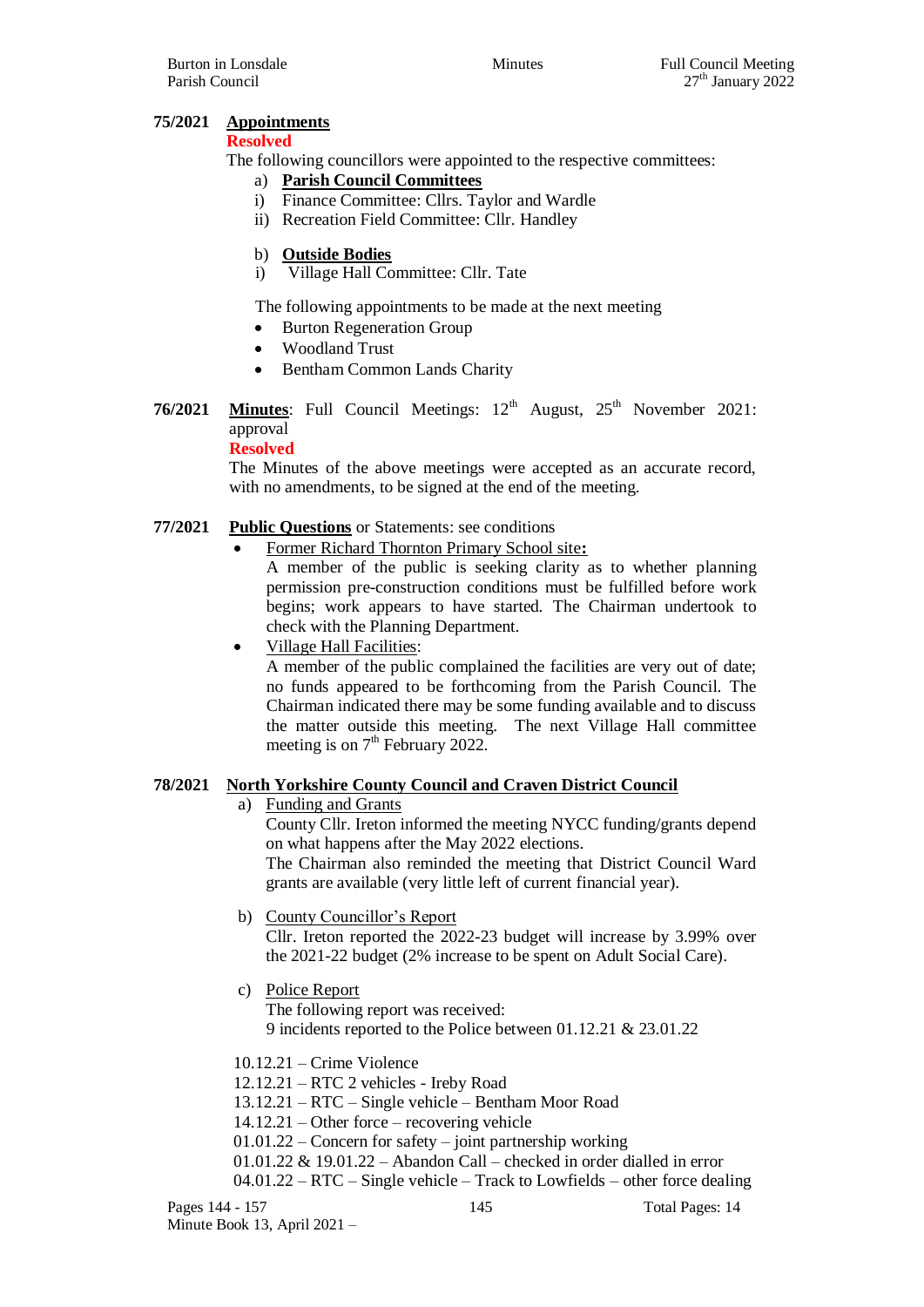19.01.22 – ASB Nuisance – Road Closed

Please report  $\&$  suspect incidents at the time on 101 or 999 if urgent.

- d) Highways: excessive speeds: NYCC response re enquiry October 2022 The previous Chairman sent an enquiry to NYCC (appendix 1) and received a reply (appendix 2). No further action at this time.
- e) Village Emergency Plan review Andy Ive told the meeting the current Emergency Plan is on the village website and is also being updated; it would be appreciated if a Parish Councillor could liaise regarding any Parish Council input. The Chairman thanked Andy Ive for his work for the community.
- f) Planning Matters

## Applications

**2021/23516/HH**: The Coach House, The Old Vicarage, Burton In Lonsdale, LA6 3JZ. Single storey extension / conservatory to south facing gable end of existing Coach House dwelling **Resolved:** no comments to be made.

**2021/23568/HH**: 12 High Street, Burton In Lonsdale, LA6 3JU; Rear dormer; single storey side extension; rear garden room extension; replacement side attic window **Resolved:** no comments to be made.

**2022/23630/FUL and 2022/23631/LBC:** Barn At Castle Hill, High Street, Burton In Lonsdale, LA6 3JU.

Conversion of Castle Hill Barn to form one dwelling. Comments included

- The application is supported in principle, as the Grade II listed building(s) are in poor condition and would deteriorate further if neglect continues.
- concern re the plans appear to be for a single dwelling; there is potential for future amendments to develop the building into more than one dwelling, entailing more work re Highways and Environment.
- the roof on the building to the rear would be more appropriately finished with slate to tie in with neighbouring buildings.

#### **Resolved**

To submit the above comments to the Planning Department.

# To note:

**2021/23573/TCA** T1 Hornbeam - Fell due to proximity to house, excessive shading, and starting to lift paving. Poor example as lapsed pollard. Would not take a reduction well. Re-plant with smaller species. The Vicarage,  $3$  Low Street, Burton In Lonsdale (comments by  $5<sup>th</sup>$  January 2022).

**2021 22779 LBC & FUL:** 2 High Street, Burton in Lonsdale: Withdrawn

g) Consultations – all comments by  $1<sup>st</sup>$  February 2022:

- i) Flood Risk & Water Management Supplementary Planning Document (SPD) First Draft
- ii) Good Design Supplementary Planning Document (SPD) Second Draft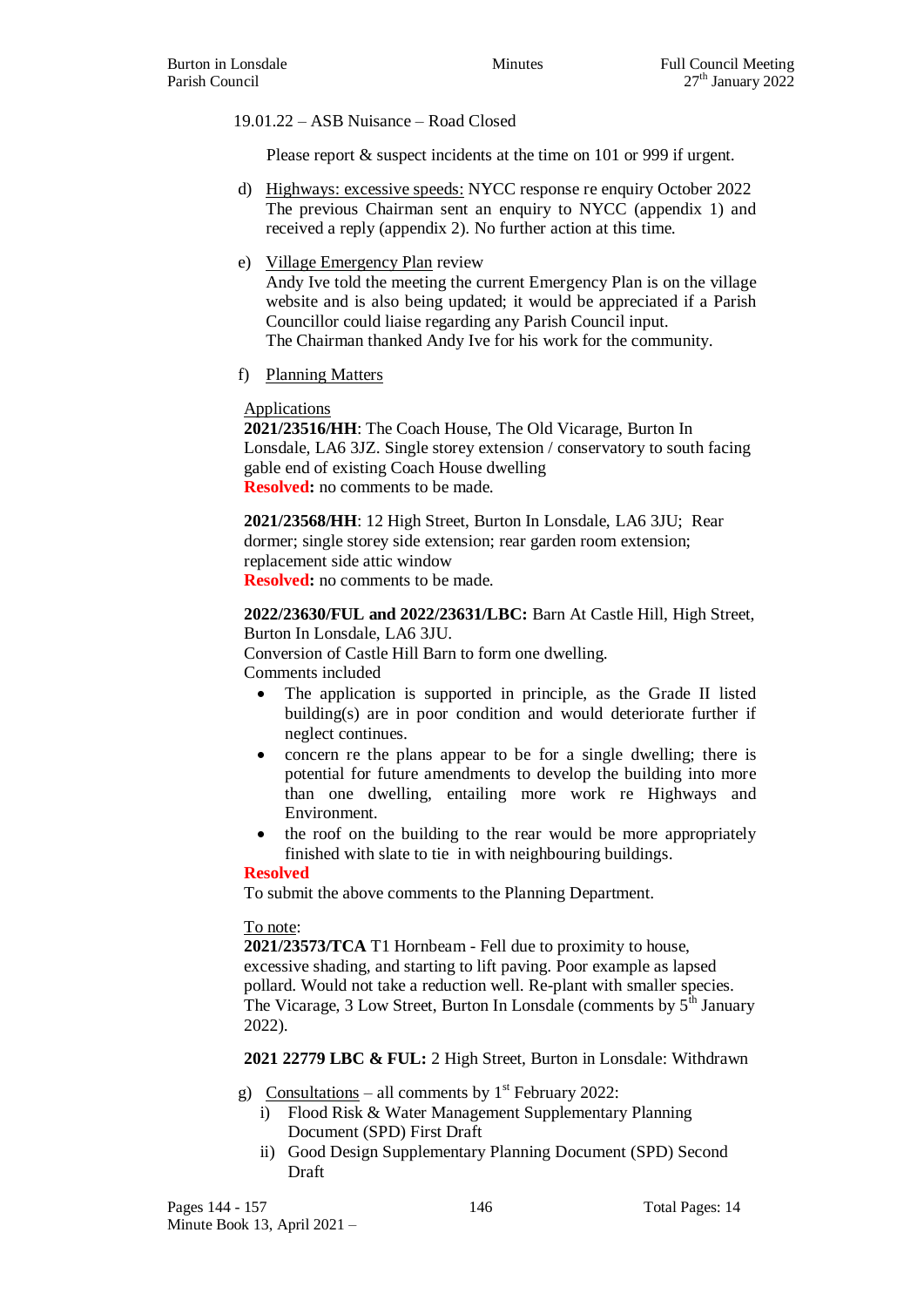- iii) Green Infrastructure & Biodiversity Supplementary Planning Document (SPD) First Draft
- iv) Rural Workers' Dwellings Supplementary Planning Document (SPD) Second Draft

The above consultations were circulated to councillors prior to the meeting; any comments to be submitted by  $1<sup>st</sup>$  February 2022.

## **79/2021 Queen's Platinum Jubilee**:

a) formation of sub-committee and appointment of committee members **Resolved**

A sub-committee be formed and to appoint Cllrs Biles, Taylor and Wardle, and Mr Lavelle.

Item to be put in the *Burtonian* asking for more volunteers.

The Chairman invited the committee to bring its plans and costings to the next full council meeting.

#### **80/2021 Finance Matters**

- a) Bank balances, including receipts since statement date The Clerk circulated prior to the meeting details of balances and commitments (Appendix 3).
- b) Payments: explanation & approval

## **Resolved**

The following payments were approved:

| D/D  | Octopus Energy pavilion power supply Dec 2021     | 326.79   |
|------|---------------------------------------------------|----------|
| 2854 | Society of Local Council Clerks 2022 membership   | 80.00    |
| 2585 | W H Hartley: grass cutting November 2021          | 84.00    |
|      | Hutton & Rostron Environmental Investigations Ltd |          |
| 2586 | re Lych Gate condition survey                     | 720.00   |
| 2587 | S Gregory: salary, expenses Jan 2022              | 188.41   |
| 2588 | Oglethorpe Sturton & Gillibrand re UTLC case      | 3.870.00 |
|      |                                                   |          |

#### **5,269.20**

c) Budget review including utilities & grass cutting costs 2022-23 (power supply sports pavilion & street lighting; grass cutting for areas Recreation Field, Riverside Land, the Orchard, Village Green, Chapel Lane banking, Very Old and Separate Churchyard (VOSCY), village entrances (2)

The Clerk/RFO circulated to existing Cllrs prior to the meeting a revised budget in the light of forthcoming energy cost increases and additional grass cutting.

#### **Resolved**

The revised budget is agreed (Appendix 4); a copy to be sent to the new Councillors.

At this point a member of the public interrupted the meeting to query a previous payment. An explanation was provided but not accepted. The Clerk left the meeting; County Cllr. Ireton advised the meeting it would be unable to continue without the RFO. The Clerk/RFO returned to the meeting.

A member of the public offered to mow the grass outside the former Richard Thornton School (village entrance west); the Chairman thanked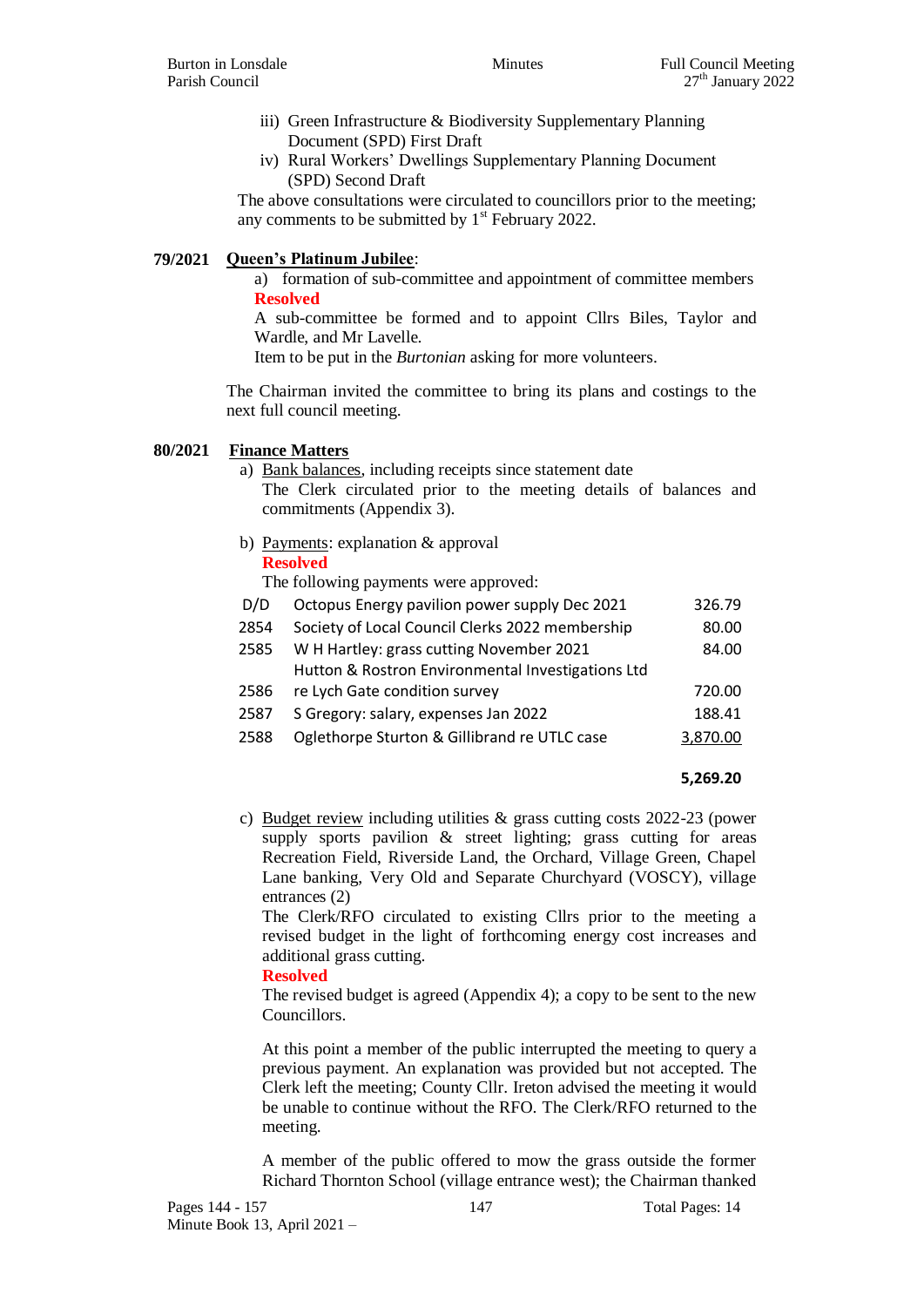him and accepted the offer.

d) Authorisation for the Chairman and Responsible Financial Officer to make a precept request for the year 2022-23 **Resolved**

Cllrs. Handley, Tate and Mason approved the precept request for £17,500. A copy of the revised budget to be sent to the new councillors. The precept request form to be signed outside the meeting.

e) Annual Audit: internal auditor

The Clerk approached four potential internal auditors on same day as this meeting; one quote received for £250.

**Resolved**

To accept the quote of £250 from ElkerLodge Bookkeeping Services; to circulate the quote to Councillors for information.

## **81/2021 Clerk's Report, including correspondence**

The Clerk circulated over 40 emails to councillors, which included items for this meeting. Items included YLCA and NALC communications.

Former Parish Councillor Ian Thompson is a finalist in the Craven Community Champions event.

**82/2021 Upper Tribunal Lands Chamber (UTLC) Harris Garth application**: report only

> The Clerk reported a judgement is awaited from the UTLC. An award of part of the costs is now payable by the Parish Council (see 80/2021b above).

> A member of the public interrupted the meeting to ask several questions, declining to stop when requested. Several other members of the public tried to ask questions.

> Cllr Biles suggested the matter is discussed outside this meeting, to enable the council's remaining business to be done.

> County Cllr Ireton explained to the meeting the Council, not individuals, is responsible for its actions. The Council lost its objection; a majority portion of the costs has been awarded against the Council.

> Cllr. Mason added that the Council, during her 16 years as Parish Councillor, had always tried to do its best for the community; it was very disappointing the community had divided over this matter. The resulting resignations were very disappointing in light of all the work done for the community. Cllr. Mason left the meeting (8.40pm).

#### **Resolved**

The matter be discussed outside this meeting.

Peter Thompson to oversee the proposed meeting; Former Cllr. Ian Thompson to be invited to the meeting.

The Clerk to circulate a timeline of events to councillors for their information.

**83/2021 Lych Gate**: to receive the August 2021 surveyor's report; NALC legal topic note 65 (Nov 2021) para 18.

> Cllr. Revd. Tate declared an interest, as a member of the Church (owner of Lych Gate).

> The surveyor's report and NALC advice was circulated prior to the meeting to existing Councillors; the information to be circulated to new Councillors after the meeting.

> NALC Legal Topic Note 65 (November 2021) regarding standard of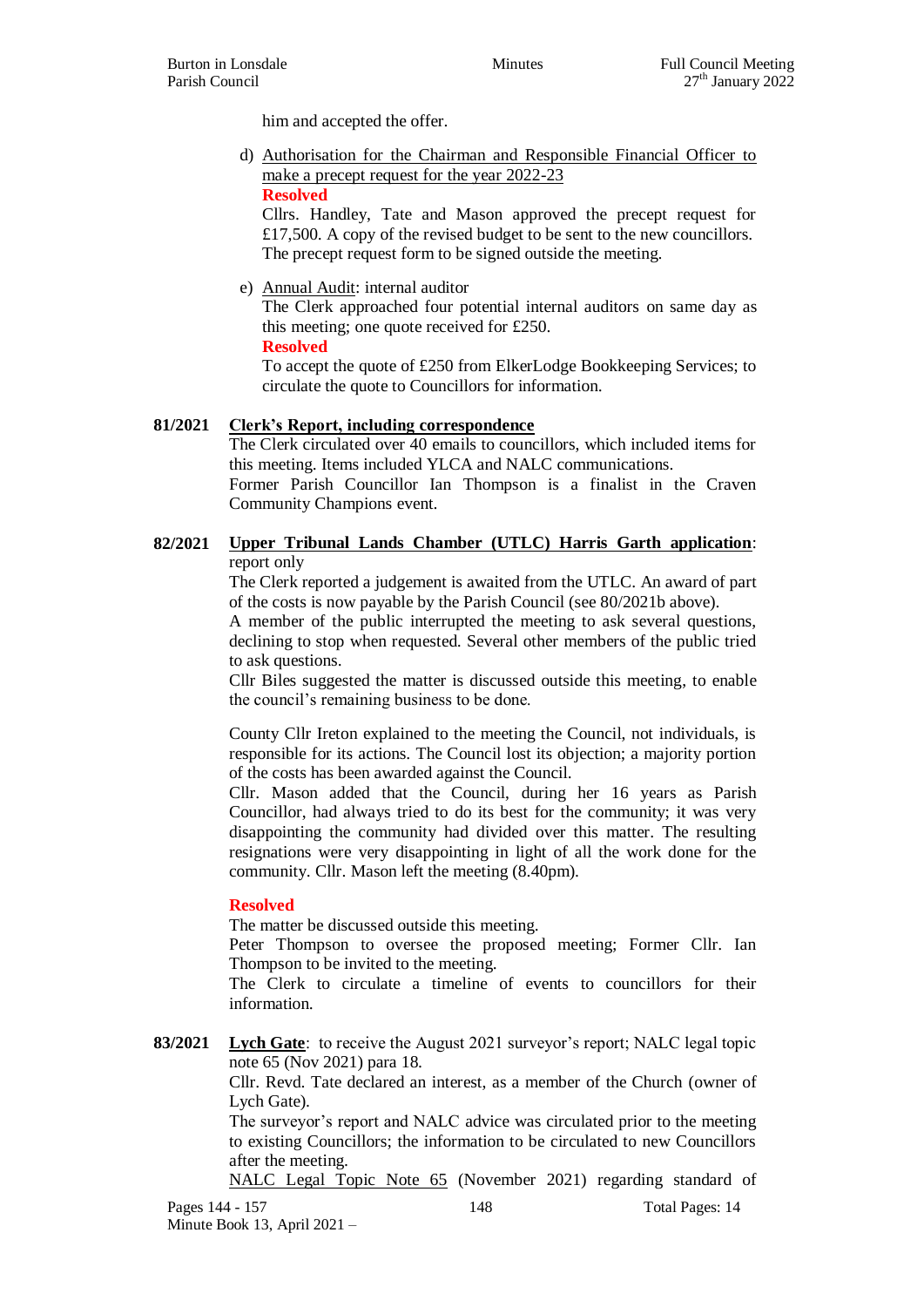maintenance of a closed churchyard advises:

16. Responsibility extends to the repair of walls and fences. Often, walls, railings and gates are listed under the Planning (Listed Buildings and Conservation Areas) Act 1990 as being of historic or architectural interest. Consequently, the cost of repairs and maintenance is likely to be high. 18. Responsibility for the churchyard does not include responsibility for any church, chapel, or other building (such as a shed) in or adjacent to the churchyard. The responsibility does not include an obligation to undertake improvements to the churchyard.

The above confirms the Parish Council does not have a responsibility to maintain the Lych Gate. A member of the public offered to research Historic England funding for such structures owned by the Church of England.

The owner of Harris Garth made an offer to 'take on' the Lych Gate and to discuss the matter at a separate informal meeting, possibly with the All Saints P.C.C.

The matter is now closed regarding the Parish Council's involvement.

# **84/2021 Current and Future Projects**

a) Village Hall Defibrillator

Proposal: to formally assume responsibility for the Village Hall defibrillator, including regular inspections; financial implications. The Burton First Responder agreed to check the defibrillator weekly. **Resolved**

The Parish Council to formally adopt the financial responsibility of maintenance regarding purchase of spare items such as battery (approx every 3 to 4 years) or replacement defibrillator pads (whenever required c£50 for pack of 2).

b) Vehicle Activated Sign (VAS) – discussion re rota & training, maintenance

The VAS is currently out of use**.** Expressions of interest regarding traffic speed control have been received by the Parish Council. Training can be provided.

**Resolved**

To put an article in the Burtonian requesting volunteers.

c) Platinum Jubilee  $2<sup>nd</sup>$  June 2022

Proposal to form a committee to organise a village street party to celebrate the Platinum Jubilee

**Resolved**

A committee be formed; meeting minutes to be given to the Parish Council; Parish Council insurance to be used for the event, conditional on satisfactory risk assessment for the event(s). First meeting to be Wednesday 2<sup>nd</sup> February.

# **85/2021 Recreation Field Committee**

- a) To note the minutes of the Recreation Field Committee meeting held on 6<sup>th</sup> October 2021 and to approve recommended actions A copy of the Minutes to be sent to the new Councillors.
- b) Grounds, Outdoor Equipment and Pavilion: inspection reports; maintenance including drainage works, MUGA playing surface replacement

Pages 144 - 157 149 149 Total Pages: 14 Minute Book 13, April 2021 –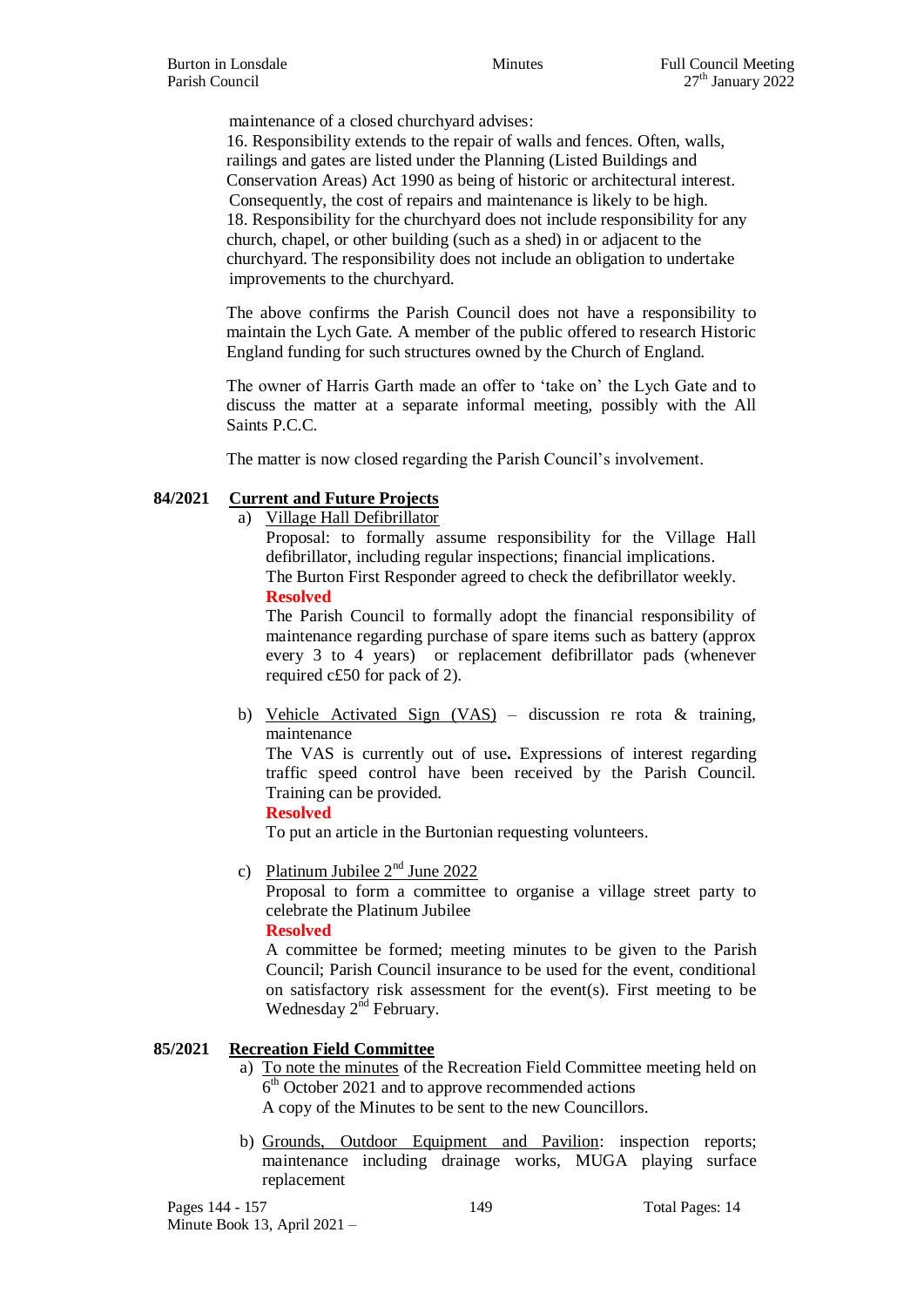Cllr. Taylor queried the proposals regarding the MUGA playing surface replacement and additional store, suggesting a review of the Council's current and future financial commitments, including the planning gain monies likely to come to the Parish Council in the future.

**Resolved**

A financial review be undertaken; report at February meeting.

c) Request to plant tree memorial

## **Resolved**

To agree to planting a tree memorial, cost to be borne by the person making the request; exact site to take into account planting of tree commemorating those Burton residents killed in World War One also on the Recreation Field.

d) Electric Vehicle (EV) charging points

#### **Resolved**

To note installation will be given consideration at future meeting.

e) Water meter: consideration of re-location to car park area **Resolved**

To investigate costs of re-locating meter from Low Bentham Road to outside the Pavilion at same time as (possible) installation of B4RN.

## **86/2021 Village Green**

YLCA advice received re maintenance of Village Green

Detailed YLCA advice was received by the Clerk shortly after the November meeting and circulated to existing Councillors; it will be circulated to the new Councillors.

# **87/2021 Riverside Land**

Consideration of replacement of wooden bollards **Resolved**

Two (or more) Councillors to inspect the existing/remaining wooden bollards at the entrance to the Riverside Land and report to the next meeting.

# **88/2021 Village Electricity Supply:** network resilience

Peter Thompson reported that there is no capital available for network resilience work until 2023; the budget was done before Storm Arwen (25-29 November 2021). A review is now due and will be reported after the start of the new financial year, in April 2022.

# **89/2021 Footpath Burton Bridge to Recreation Field, including former 'Cart Track' adj. To The Orchard**

#### Condition report; proposal for repairs

The footpath suffered damage after recent heavy rainfall; excess water washed downhill from Jingling Gill, past the Recreation Field and Bowling Green, toward the Orchard.

Pals with Trowels reported an initial enquiry for work to repair the eroded footpath between the highway and the river produced a quote of £1200 (plus VAT) to concrete the area. This did not include repairs to the gravelled path, also damaged.

#### **Resolved**

To get an opinion, if possible, from NYCC Highways regarding repairs.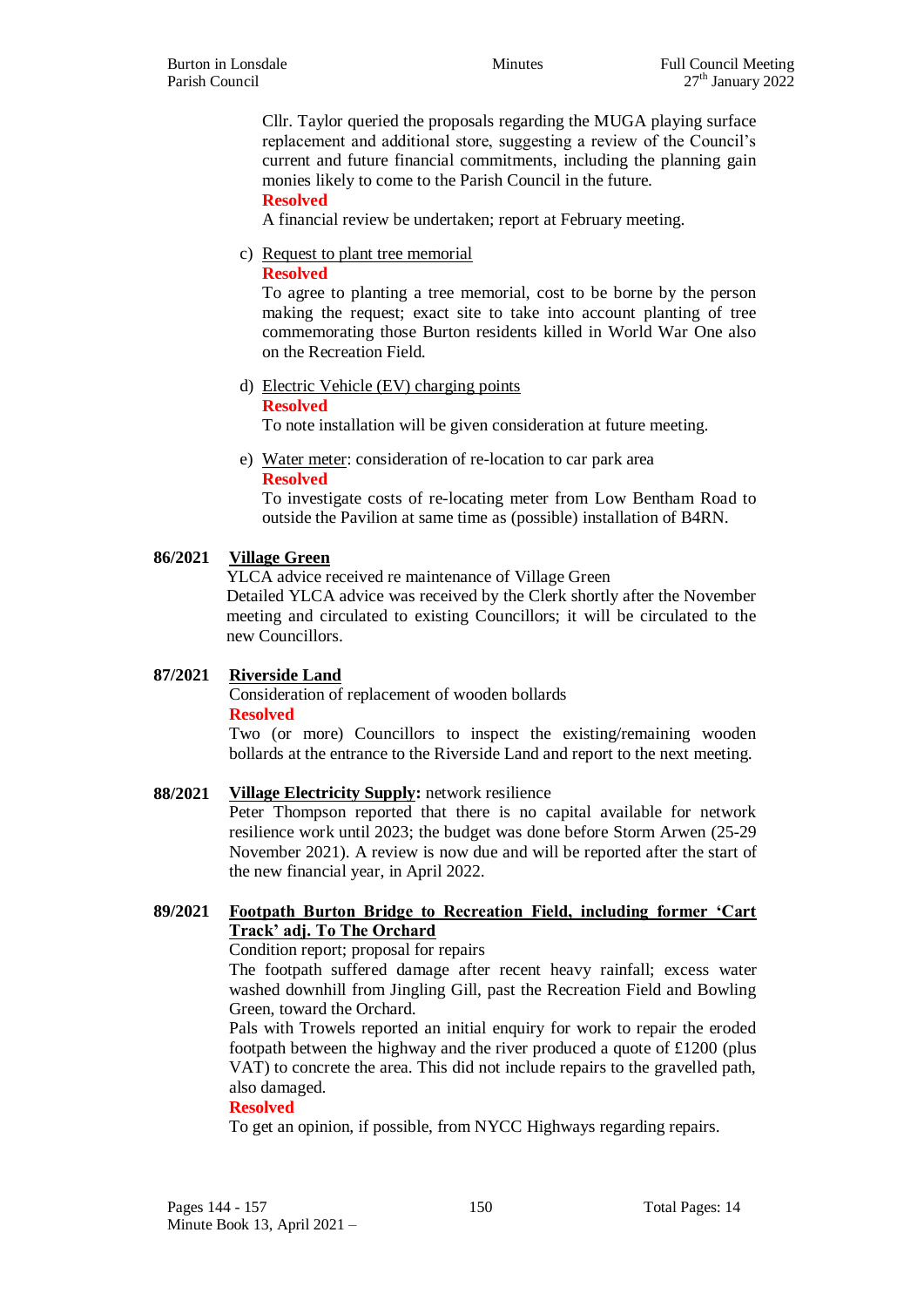# **91/2021 Council & Committee Meetings: proposed dates**

**90/2021 Items to be included by Clerk in press release**

- a) Recreation Field Committee meeting 2 February 2022
- b) Full Council Meeting 24 February 2022
- c) Full Council 24 March 2022 (final meeting of council year).
- d) 2022-23 meetings calendar proposal

# **Resolved**

The meetings for the current year (to  $31<sup>st</sup>$  March) were agreed. To circulate the calendar of proposed meetings for 2022-23 to all councillors for consideration, along with consideration of different days/week in the month, to coincide with *Burtonian* publication (articles written by Cllr. Taylor.

Cllr. Tate gave his apologies for the following dates:  $24<sup>th</sup>$  March and  $26<sup>th</sup>$ May meetings.

The Chairman thanked the new councillors and finished the meeting.

Meeting closed at 9.30pm

**Signed .................................................... Dated ......................**

**Resolved**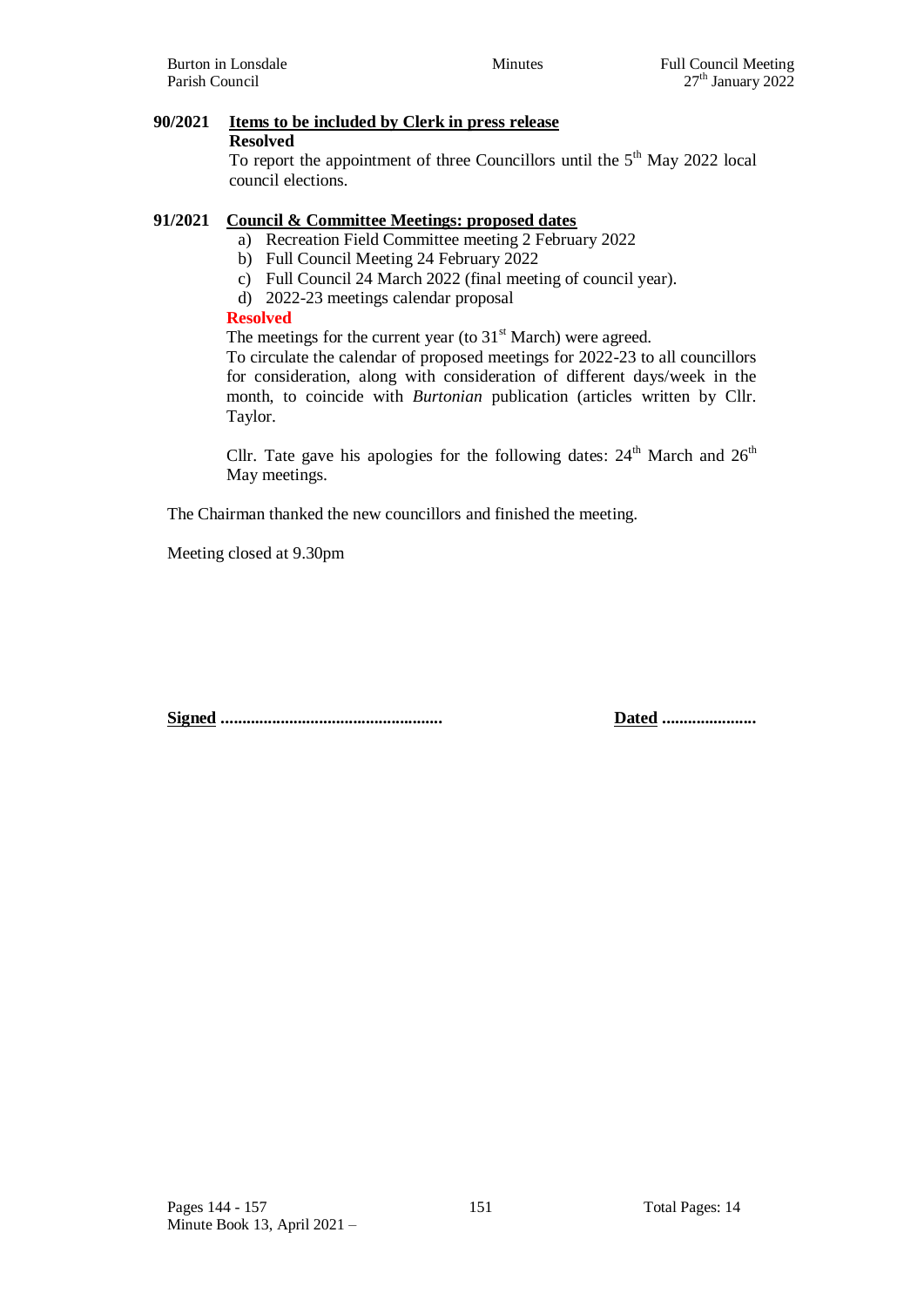Email sent by Parish Council Chairman 20 October 2021 to NYCC Highways (Area 5), **Cc:** [speedconcerns@northyorkshire.pnn.police.uk;](mailto:speedconcerns@northyorkshire.pnn.police.uk) member of public and County Cllr Ireton

The Burton in Lonsdale Parish Council has been operating an approved MVAS to monitor vehicle speeds at a number of locations in the village and I attach a recent report of data collected at one location. Our sign was mounted on the north side of the A687 facing westbound traffic at map reference SD 65473 72489.

The speed limit at this location is 30 mph. The analysis report shows that the average speed of all vehicle movements was only 31.07mph. However this average is falsely low due to the number of vehicles setting off from a standing start at the end of Barnoldswick Lane.

Our concern is the proportion of vehicles travelling at speeds significantly above the limit. During the two week period (3 Sep 2021 to 16 Sep 2021) 8863 vehicles exceeded the speed limit out of a total of 15335 or 57.8%. One vehicle was recorded at between 70 and 75mph at about 21:00 on 5/9/2021. There were 3850 vehicles or 25.1% exceeding 35mph.

Please consider the following suggestions for measures which may help to reduce the number of speeding vehicles

1 Increase the prominence of the rumble strips on the road surface approaching the village from the east

2 Introduce a 40mph zone to calm traffic before it reaches the 30mph zone

3 Install a permanent speed detector and warning sign on the south side of the A687 at SD 65509 72496

We look forward to discussing these ideas or any alternative measures which you feel would be more appropriate.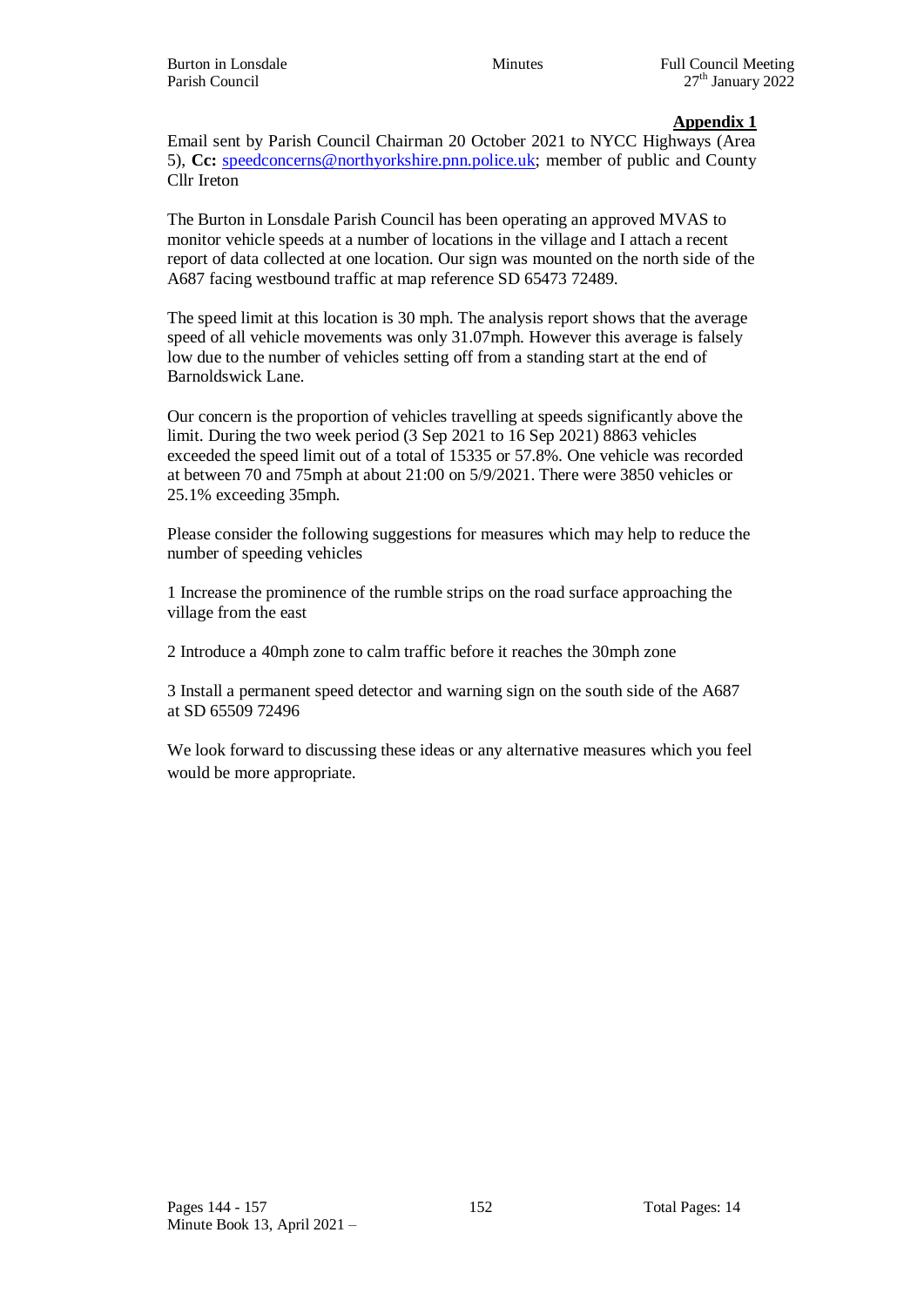Reply dated 26 November 2021 from NYCC Highways David Cairns re enquiry

With regards to your points, please see comments below:

- 1. The rumble strips, slow markings and 30mph roundel roadmarkings are all in good condition and do not require any refreshing at present.
- 2. NYCC as the Highway Authority must follow guidance set out by the Department for Transports 'setting local speed limits' document which can be found on the following link. [Guidance overview: Setting local speed limits -](https://www.gov.uk/government/publications/setting-local-speed-limits) [GOV.UK \(www.gov.uk\)](https://www.gov.uk/government/publications/setting-local-speed-limits)

The Dft document suggests 40mph limits may be considered where 'there are many bends, junctions or accesses, substantial development a strong environmental or landscape reason or where there are considerable numbers of vulnerable users'.

The approach to Burton in Lonsdale on the A687 is a typical country road with hedges either side and an open countryside aspect with no development or accesses so we would not support that suggestion.

In addition to this, if implemented, there would be no suitable locations for the police to carry out enforcement on this length of road and no suitable locations to install the 40mph repeater and terminal signs that would be needed.

3. Vehicle Activated Signs (VAS) are managed by my colleague Darren Griffiths at County Hall, Northallerton. If you wish to pursue this matter please contact him and he will explain the process and costs involved in installing these on the public highway. Please contact him at [Darren.griffiths@northyorks.gov.uk](mailto:Darren.griffiths@northyorks.gov.uk)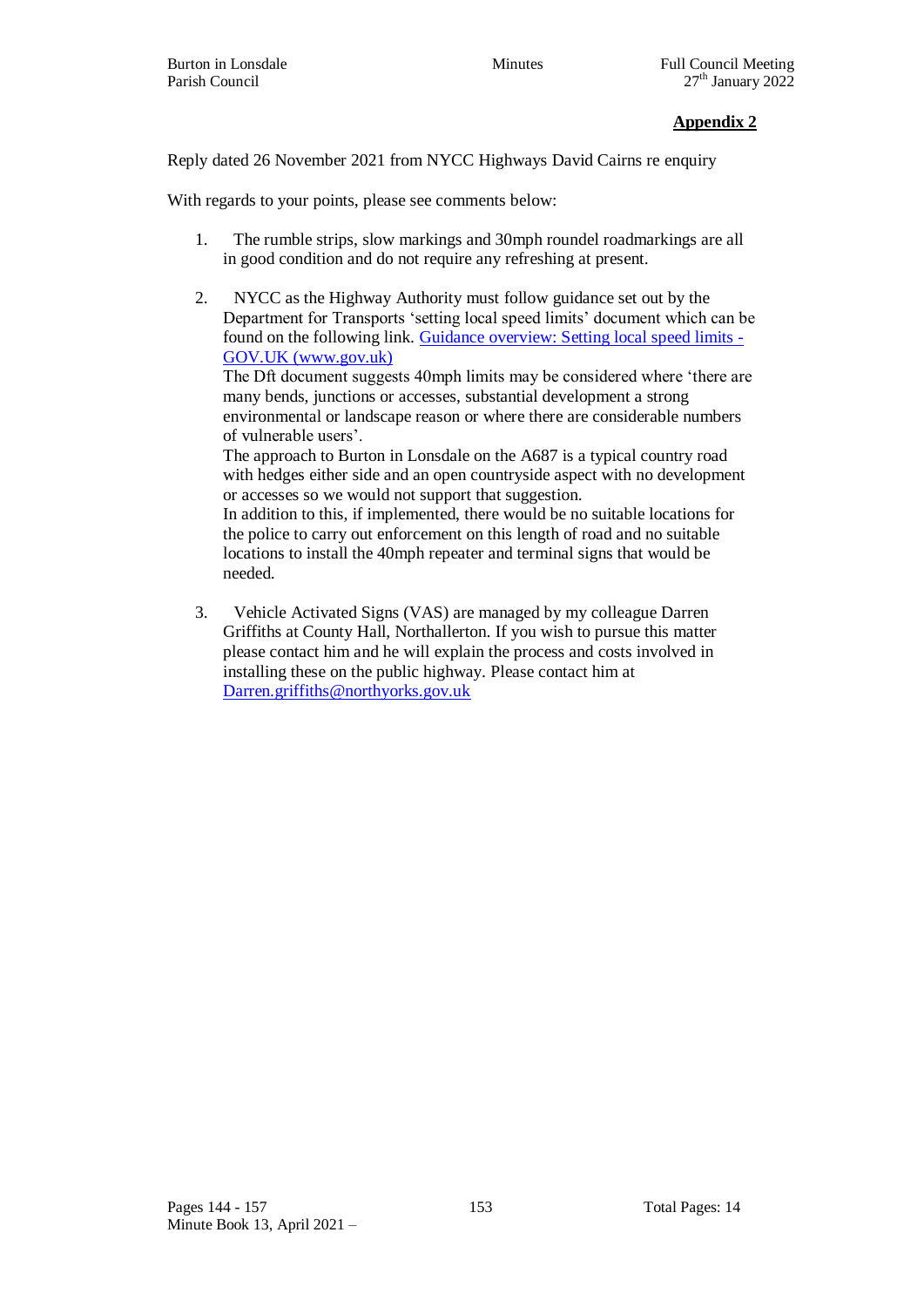January 2022

| <b>Bank Balances, including receipts</b>                                                |           |                    |
|-----------------------------------------------------------------------------------------|-----------|--------------------|
| Current Account at 15.01.22                                                             |           | 300.00             |
| Business Reserve A/c at 15.01.22                                                        |           | 55,640.31          |
|                                                                                         |           | 55,940.31          |
| Receipts 15 December 2021 - 15 January 2022                                             | 225.75    |                    |
| Bil Bowling Club re lease & water 2021                                                  | 35.00     |                    |
| RHI payment re ASHP Nov -Dec 2021)                                                      | 40.75     |                    |
| Lonsdale Terriers                                                                       | 120.00    |                    |
| <b>Burton Young Farmers</b>                                                             | 30.00     |                    |
| Less unpresented cheques at 15.01.22                                                    |           | 499.49             |
|                                                                                         |           | 55,440.82          |
| Commitments as at 15th January 2022 (ex VAT)                                            |           |                    |
| COVID re-start projects Rec Field* at 15th Dec 2021                                     | 26,886.00 |                    |
| MUGA refurb £30,000 (estimate) of which 25% payable                                     |           |                    |
| by Council if grants available                                                          |           | 7,500.00           |
| Recreation Field drainage works - estimate only                                         |           | 2,000.00           |
| Sports Pavilion extension (no grants included)                                          |           | 20,000.00          |
| <b>COVID</b> re-start projects Rec Field*TOTAL                                          |           | 29,500.00          |
|                                                                                         |           |                    |
| Very Old and Separate Churchyard:                                                       |           |                    |
| Lych Gate Survey 2021                                                                   |           | 600.00             |
| Lych Gate Restoration grant (to be used for gen. Maint.)                                |           | 200.00             |
| Safety Notice, memorials (400) & 190                                                    |           | 552.75             |
| Contingency Fund resolution 12/11/18)                                                   |           | 5,000.00           |
| Clerk's Retiremt Gratuity provn (3% gross annual salary)                                |           |                    |
| as at 31st Mar 2022 (ye 2020 £2380.29; 2021 £2462.82;                                   |           |                    |
| 2022 £2545.86)                                                                          |           | 2,545.86<br>786.50 |
| Rec Field Car Park bollards (quote 11 Oct 2021)<br>Footpath Bridge to Rec Field repairs |           | 200.00             |
| Village Cricket & Sports Days surplus (2017-2019) for                                   |           |                    |
| future events                                                                           |           | 346.22             |
| VE Day Commemoration Group re 75th anniversary                                          |           | 400.00             |
| First Responders donation remaining                                                     |           | 658.30             |
| <b>Rural Watch Scheme</b>                                                               |           | 200.00             |
| Budget remaining as at report date                                                      |           | 3,404.55           |
|                                                                                         |           | 14,894.18          |

**General Reserves at 15.01.22 11,046.64**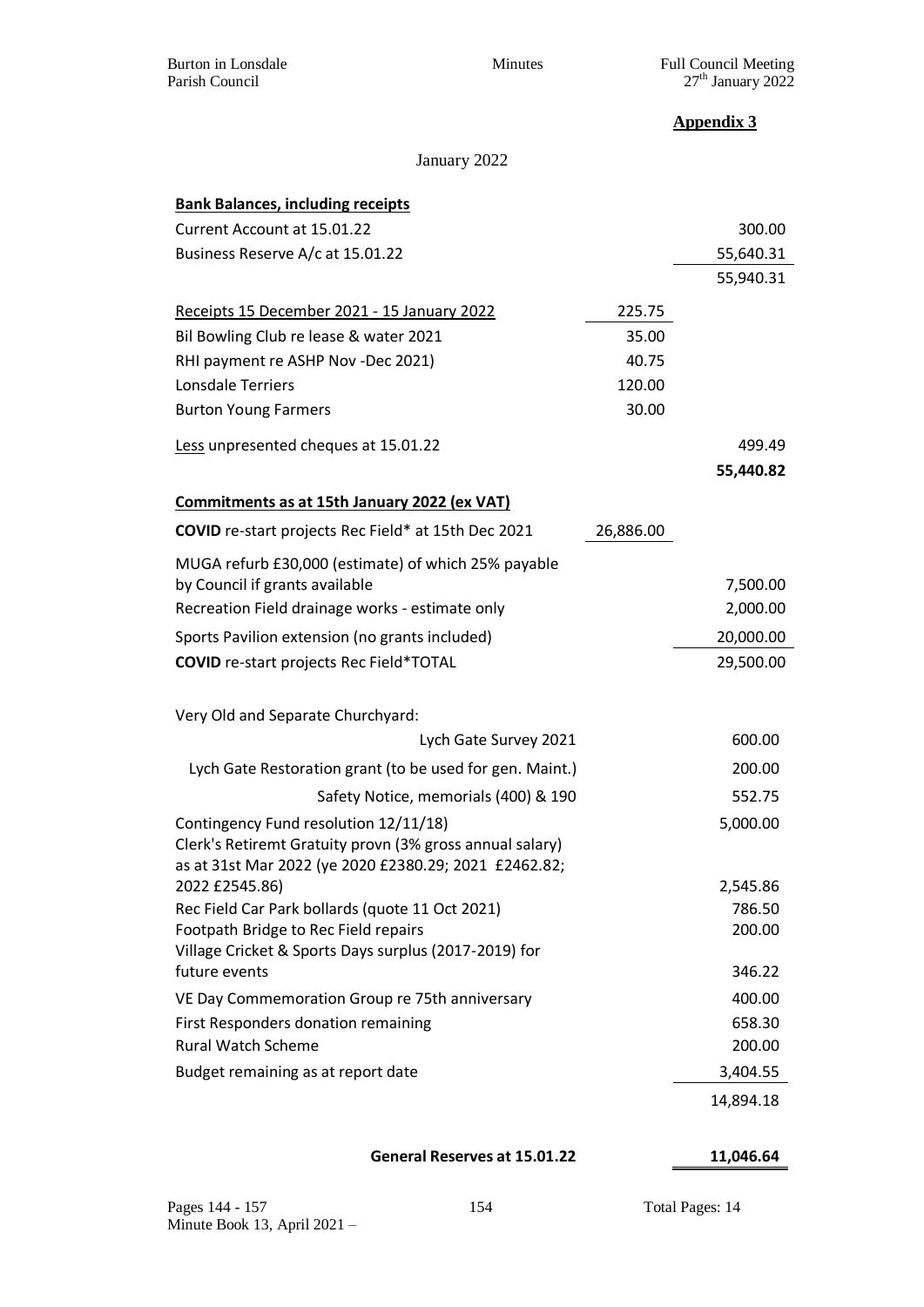# **Budget 2022-23**

|                                                        | At Nov  | Review Jan |
|--------------------------------------------------------|---------|------------|
|                                                        | 2021    | 2022       |
| <b>Maintenance and renewals</b>                        |         |            |
| Street lights power supply                             | 1,100   | 1,760      |
| Street Lights (year 1 of maintenance cycle)            | 300     | 330        |
| Street Lights: Renewals/loan repayments                | 1,850   | 909.72     |
| Seat Maintenance                                       | 50      | 60         |
| Street maintenance, Noticeboards                       | 0       |            |
| Grass cuts Areas 1-5                                   | 3,500   | 4,200      |
| Trees Riverside Land, VOSCY & VG                       | 1,000   | 1,100      |
| Xmas Tree for Village Green (250), power (75)          | 300     | 300        |
| Village Green misc inc War memorial                    | 0       |            |
| <b>Village Organisations &amp; Projects</b>            |         |            |
| S/137 donations to village organisations, incl.        |         |            |
| Shop                                                   | 0       |            |
| Donations other than s137: BRG (LGA 1976               |         |            |
| (Misc Provs))                                          | 0       |            |
| Village Projects incl Community Orchard                | 0       |            |
| <b>Recreation Field</b>                                |         |            |
| Pavilion water, electric                               | 1,500   | 2,000      |
| Sports Pavilion capital purchases                      | 0       |            |
| Pavilion maintenance (LGA 1976 Misc Provs)             | 1,500   | 1,650      |
| Equipt inspection; maintenance                         | 500     | 550        |
| Rec Field (excl. Pavilion) maintenance:                |         |            |
| bollards (75), wall repairs (200)                      | 750     | 825        |
| Administration                                         |         |            |
| Transparency Code compliance expenses                  | 100     | 110        |
| Annual Audit (external & internal)                     | 600     | 660        |
| <b>Training fees</b>                                   | 100     | 120        |
| Travel                                                 | 100     | 120        |
| Communications: telephone, internet, email             | 200     | 220        |
| Sports Pavilion website (annual £72); domain name      |         |            |
| (every 2 yrs)                                          | 75      | 90         |
| Print, postage                                         | 300     | 330        |
| Subscriptions                                          | 400     | 440        |
| Insurance (incl pavilion)                              | 1,500   | 1,650      |
| Room Hire (30 hours @ £10/hr)                          | 240     | 300        |
| Elections                                              | 0       |            |
| <b>Sundries</b>                                        | 200     | 250        |
| Clerk's Salary 244.2hrs x £11.30/hr incl ann.<br>Staff |         |            |
| leave) net<br>Costs                                    | 2759.46 | 2,760      |

Pages 144 - 157 155 155 Total Pages: 14 Minute Book 13, April 2021 –